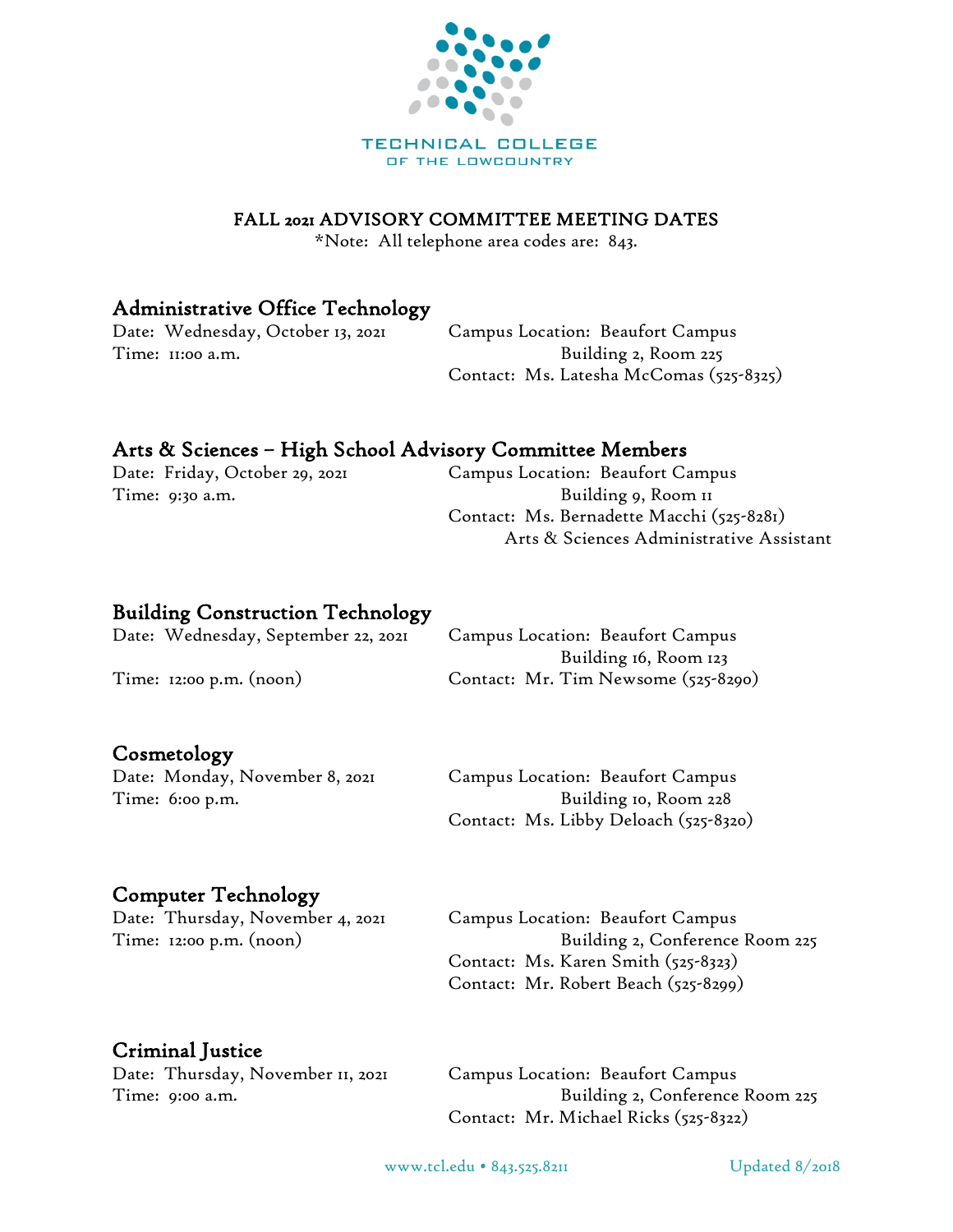

TECHNICAL COLLEGE OF THE LOWCOUNTRY

# Early Childhood Education

Date: Thursday, October 7, 2021 Campus Location: Beaufort Campus Time: 11:00 a.m. Solution of the Solution of Building 14, Room 101 Contact: Ms. Kelli Boniecki (525-8307)

## General Business/Accounting

Date: Wednesday, October 6, 2021 Campus Location: New River Campus Time: 3:00 p.m. Conference Room 125

# HVAC

Date: Thursday, September 16, 2021 Campus Location: Beaufort Campus Time: 6:00 p.m. Solution of the Building 15, Room 118 Contact: Mr. Jeff Kolb (525-8289)

Contact: Ms. Zanne Augur (525-8278)

# Massage Therapy

Date: Thursday, September 30, 2021 Virtual via Zoom

# Medical Assisting

Date: Friday, November 5, 2021 Virtual via Zoom

Nursing<br>Date: Wednesday, October 27, 2021

## Paralegal

Time: 9:00 a.m. Contact: Denise Van Nostran (470-6020)

Time: 9:00 a.m. Contact: Ms. Jaclyn Valenti (525-8228)

Campus Location: Beaufort Campus Time: 10:00 a.m. Building 2, Conference Room 225 Contact: Ms. Vandy Amason (525-8327)

Date: Tuesday, November 9, 2021 Campus Location: Beaufort Campus Time: 5:30 p.m. Building 2, Conference Room 225 Contact: Ms. Laura Dukes (525-8235)